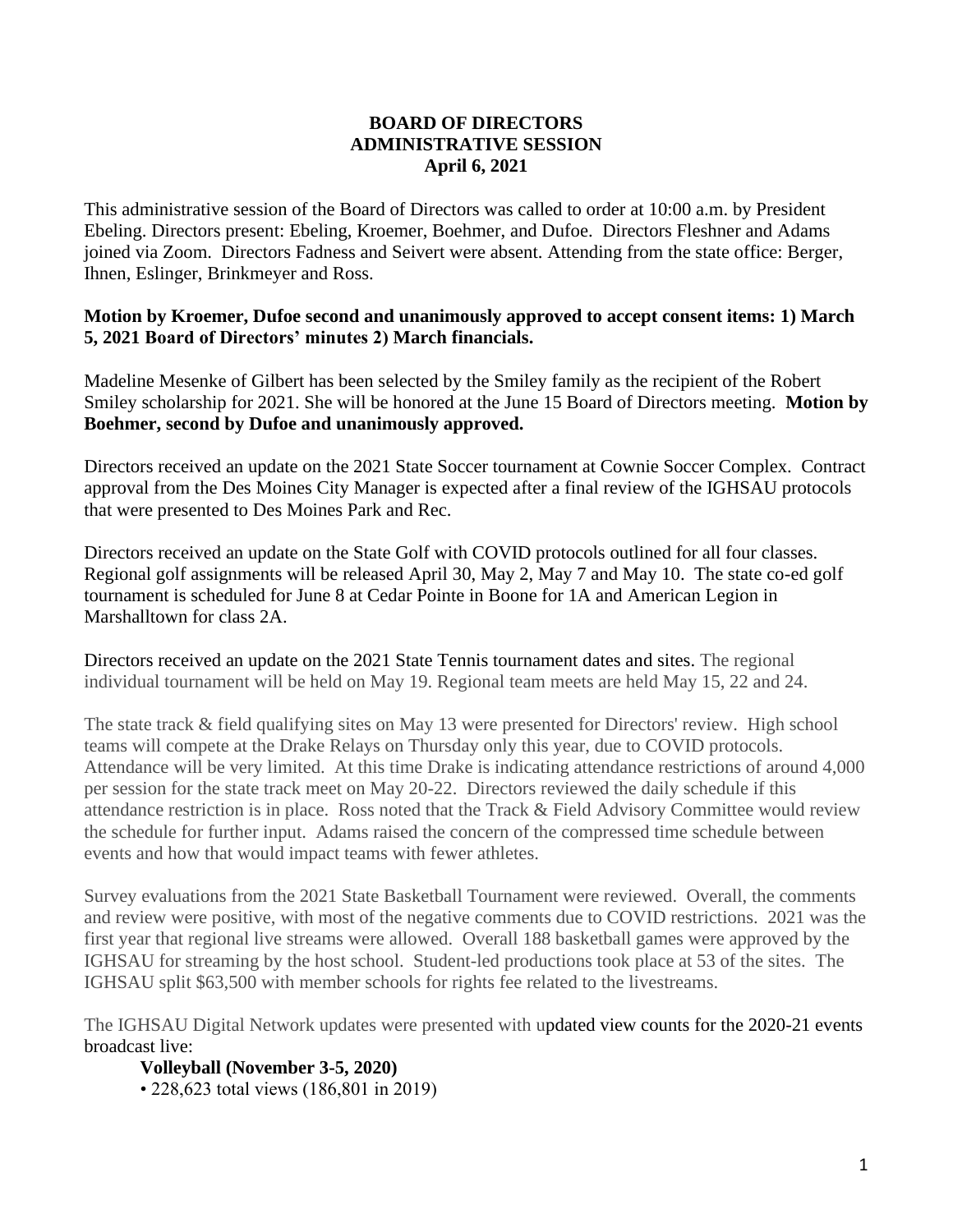**Swimming & Diving (November 13-14, 2020)**  • 3,855 total views (6,286 in 2019) **Basketball (March 1 - March 5, 2021)**  • 528,482 total views (334,862 in 2020)

Directors were updated on the performance of the IGHSAU investment account and the allocations based on the approved investment strategy.

Director Boehmer asked for consideration of a change to the Cooley Scholarship so that each school could determine a female recipient to honor. He felt that schools often have talented females who do not meet all of the criteria for the scholarship and a new award, with athletic director approval, could be created to recognize one female at each school. Directors generally supported the idea and asked staff to return with a recommendation outlining the criteria and name of the award.

Berger presented a summary of information gathered at the IHSADA state convention in March. The items gathered were part of a general session that the IHSAA and IGHSAU conducted with ADs on three topics: 1) what are we doing well? 2) How can we improve and better serve member schools? and 3) What are the challenges/opportunities facing districts in your area? Berger plans to follow up on these items and attend conference AD meetings for further discussion to help prioritize items.

Directors reviewed a letter expressing concern about a student section during regional basketball and alleged comments made to female participants from the visiting team. Berger will contact the school for a response and develop a written response to the school.

Information on the NFHS Summer Meetings in Orlando was presented to the Directors. The convention begins on June 28 and concludes on July 2. Directors were asked to submit arrival and departure dates and secure travel plans.

On a motion by Boehmer, second by Dufoe, directors voted unanimously to adjourn into executive session for a discussion on IGHSAU championships.

Berger relayed information about the possible sale of the Iowa Sports Network. Discussion ensued concerning this and those who are interested in buying and possible sharing of said ownership and how a sale would impact the IGHSAU and others involved.

Directors discussed several opportunities and challenges related to each proposal. Concerns were raised about IGHSAU existing television relationships, sponsorships and the ease that the general public already has in viewing our contests. Directors expressed willingness to listen and learn more about potential opportunities. However, the IGHSAU existing sponsorship program and television contracts is serving us very well.

## **Motion to leave Executive Session was made by Adams, second by Fleshner and unanimously approved at 12:48 p.m**.

There be no other business, the meeting was adjourned.